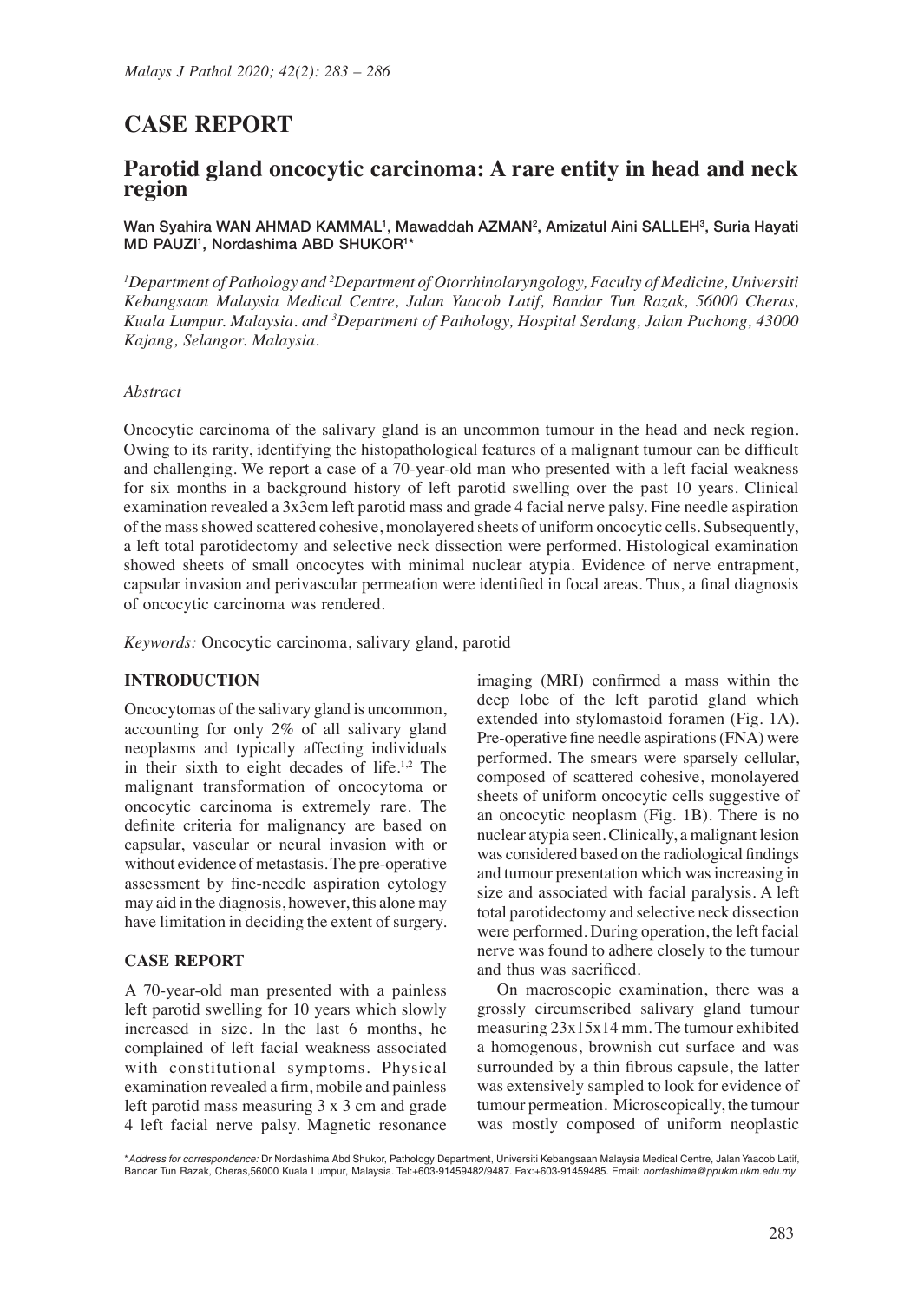

FIG. 1: (A) MRI revealed a left parotid mass (arrow) involving the deep lobe. (B) FNA of the mass showed monolayered clusters of uniform oncocytes exhibiting round nuclei within granular cytoplasm, low nuclear: cytoplasmic ratio and no significant atypia (cervical smear, x600).

oncocytes arranged in solid sheets and small cystic spaces, typical of benign oncocytoma. Nuclear atypia was focal and very minimal.

Nerve entrapment was seen within the tumour. Focal capsular and perivascular permeation were also identified (Fig. 2A to 2D).



FIG. 2: On histology, the tumour showed (A) focal capsular invasion (black arrow) with nerve entrapment (white arrow) and (B) it permeated vascular wall (black arrow) (H&E x100, x200); (C) Most of the oncocytes had uniform round nuclei and abundant granular cytoplasm (H&E x600); (D) Nuclear atypia was only minimal and focal (H&E x600).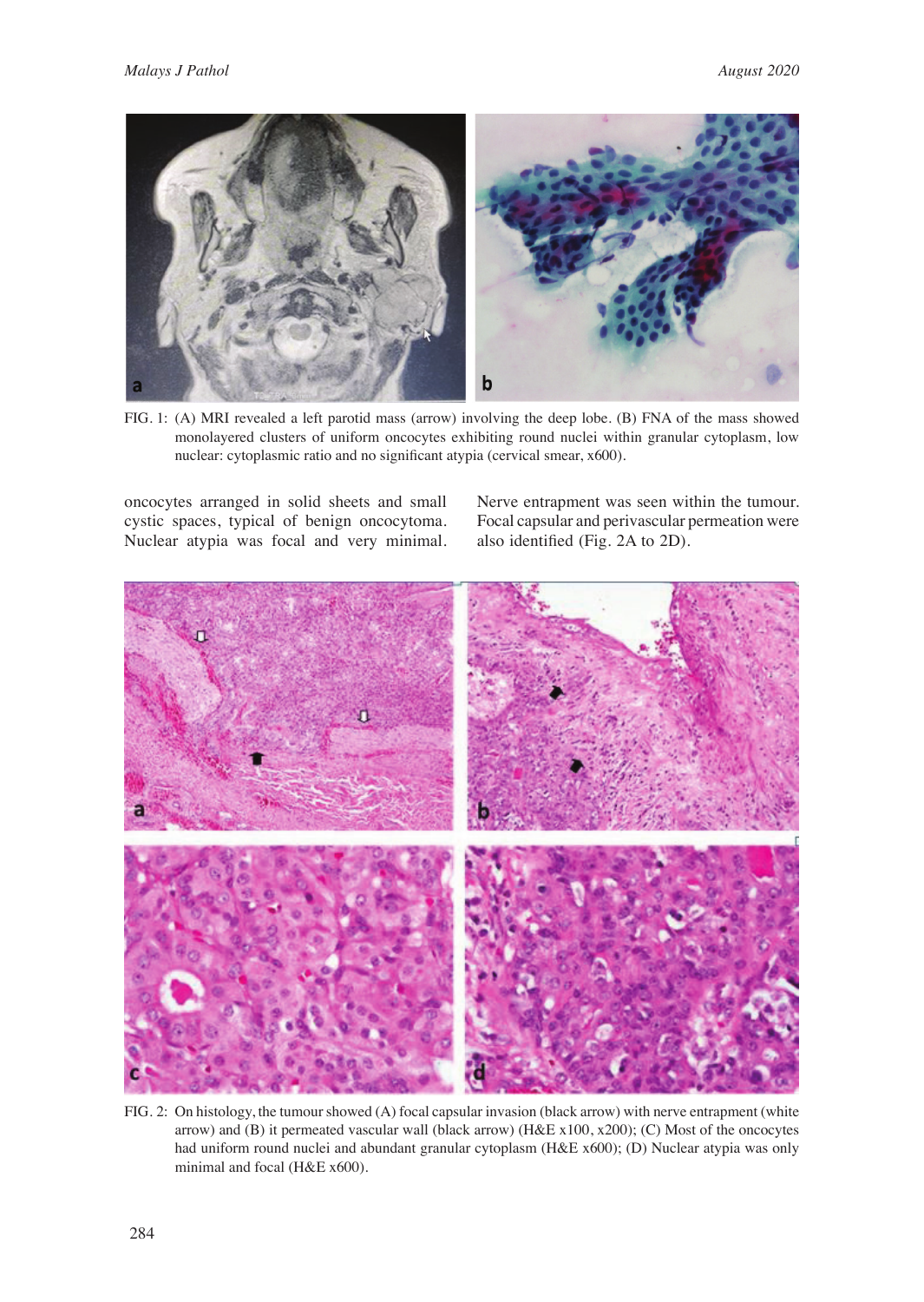The lymph nodes were all negative for malignancy. A final diagnosis of oncocytic carcinoma was established. Subsequently, the patient received adjuvant radiotherapy with a total dose of 66 Gy given within six weeks. At 4 months follow up, there was no sign of local or regional disease recurrence.

## **DISCUSSION**

Oncocytic cells are characterised by their dark, centrally located, round nuclei and abundant granular cytoplasm rich in mitochondria. Oncocytic cells can be seen in a range of salivary gland lesions, including reactive metaplasia or oncocytosis, or within the background of another parent tumour such as pleomorphic adenoma or mucoepidermoid carcinoma. Oncocytoma is a neoplasm composed solely of oncocytic cells where there are no features of other neoplasms. The oncocytes are arranged in sheets, duct-like and trabecular structures, surrounded by a thin fibrous capsule. Having no infiltrative quality, oncocytomas are considered benign and have extremely low malignant potential.

Oncocytic carcinoma, on the other hand, is extremely rare with fewer than 100 cases reported.3,4 It accounts for 11% of all oncocytic salivary gland neoplasms, 0.5% of all epithelial salivary gland malignancies and 0.18% of all epithelial salivary gland tumours.5 Most oncocytic carcinomas occur in the parotid gland. They can arise de-novo or in up to 50%, in association with a benign oncocytoma.<sup>6,7</sup> Typically, oncocytic carcinoma present with a slow-growing mass, which can be even longer if it has arisen from an underlying oncocytoma. Malignancy is defined by local infiltrative nature (capsular, vascular or neural invasion) or metastasis either locally or at a distant site. Other features in support of malignancy include lack of encapsulation, frequent or atypical mitosis, and necrosis.8 Most malignant oncocytoma exhibit a degree of nuclear pleomorphism, although in occasional cases, they may have deceptively bland cytologicy.<sup>9</sup>

In our case, the presentation of a very slowgrowing, otherwise symptomless mass over 10 years duration may indicate a benign lesion, however, there is no previous tissue diagnosis available. The histopathological evaluation shows the majority of the tumour has benign and uniform morphology, with an absence of significance nuclear pleomorphism, mitosis and necrosis. However, the presence of capsular

breach, vascular wall permeation and neural invasion give unequivocal evidence of malignant behaviour of the tumour.

Preoperative evaluation by FNA cytology plays an important role in the immediate assessment of salivary gland tumours. Unfortunately, the diagnostic accuracy of FNA for oncocytic salivary lesions is reportedly low, possibly partly due to rarity of the lesion and sampling error.<sup>10</sup> The diagnostic difficulty may arise on cytological smears as oncocytes can be present in oncocytosis, oncocytic neoplasm or as part of other parent tumours. Evaluation of accompanying cells and stromal tissue characteristic of the underlying condition would be helpful. These include a predominance of myoepithelial cells and fibrillar matrix in pleomorphic adenoma, presence of squamous, intermediate, and mucin-secreting cells in mucoepidermoid carcinoma and heavy lymphoid background in Warthin tumour. Other tumours which may also demonstrate oncocytic changes include myoepithelioma, basal cell adenoma and polymorphous low-grade adenocarcinoma. In disputed cases, histopathological examination is mandatory.<sup>11</sup>

Differentiating benign oncocytoma from oncocytic carcinoma on cytology may be relatively straightforward if the tumour displays clear malignant features such as nuclear pleomorphism, frequent and/or atypical mitosis, and coupled with a necrotic background.<sup>7</sup> However, benign oncocytoma may show a degree of nuclear atypia while oncocytic carcinoma, on the other hand, maybe deceivingly bland, just as demonstrated by our case. In such situations, the term 'oncocytic neoplasm' is preferable, with definite diagnosis only made possible in the resected specimen.<sup>11,12</sup>

The widely accepted treatment for oncocytic carcinoma is a combination of total surgical resection of the tumour with a safe margin and neck dissection. Adjuvant radiotherapy to improve local control is recommended by some authors.5 In view of its rarity, the prognosis of oncocytic carcinoma is not well established. Currently, it is considered as a high-grade tumour based on the follow-up data in current series.<sup>9</sup>

#### **CONCLUSION**

A high suspicion is necessary for distinguishing between benign oncocytoma and oncocytic carcinoma, as both entities may appear clinically similar. Preoperative radiological imaging can be helpful in assessing the extent of such lesions.